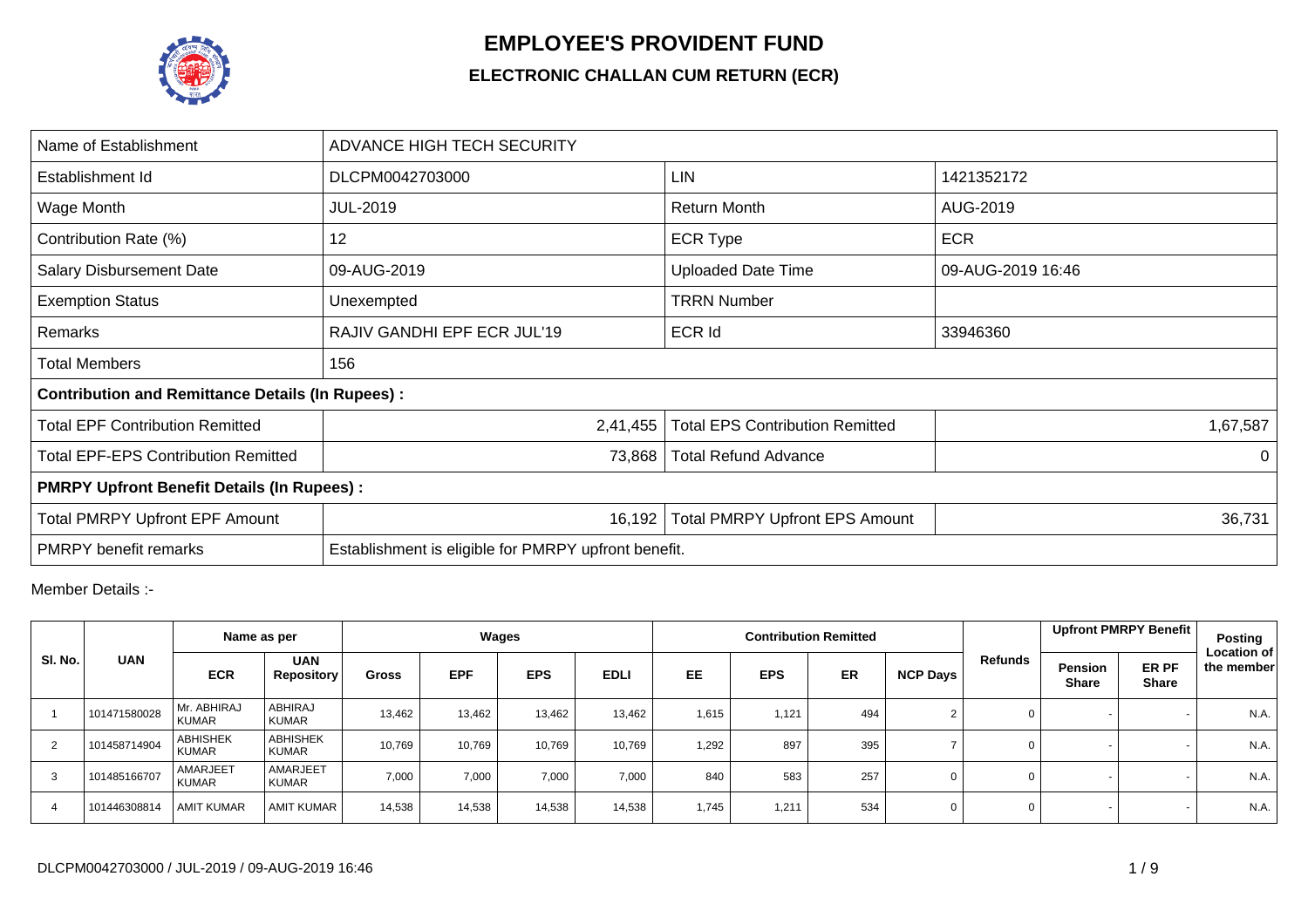|                |              | Name as per                                 |                                                |        |            | Wages      |             |           |            | <b>Contribution Remitted</b> |                 |                |                                | <b>Upfront PMRPY Benefit</b> | <b>Posting</b>                   |
|----------------|--------------|---------------------------------------------|------------------------------------------------|--------|------------|------------|-------------|-----------|------------|------------------------------|-----------------|----------------|--------------------------------|------------------------------|----------------------------------|
| SI. No.        | <b>UAN</b>   | <b>ECR</b>                                  | <b>UAN</b><br><b>Repository</b>                | Gross  | <b>EPF</b> | <b>EPS</b> | <b>EDLI</b> | <b>EE</b> | <b>EPS</b> | <b>ER</b>                    | <b>NCP Days</b> | <b>Refunds</b> | <b>Pension</b><br><b>Share</b> | ER PF<br><b>Share</b>        | <b>Location of</b><br>the member |
| 5              | 101485166657 | <b>ANIL KUMAR</b>                           | ANIL KUMAR                                     | 9,154  | 9,154      | 9,154      | 9,154       | 1,098     | 763        | 335                          | $\mathbf 0$     | $\mathbf 0$    |                                |                              | N.A.                             |
| 6              | 101485166730 | <b>ANIL KUMAR</b>                           | <b>ANIL KUMAR</b>                              | 11,577 | 11,577     | 11,577     | 11,577      | 1,389     | 964        | 425                          | $\mathbf 0$     | 0              |                                |                              | N.A.                             |
| $\overline{7}$ | 101485167181 | ANIRUDH                                     | ANIRUDH                                        | 14,000 | 14,000     | 14,000     | 14,000      | 1,680     | 1,166      | 514                          | $\overline{1}$  | 0              |                                |                              | N.A.                             |
| 8              | 101219575727 | ANITA                                       | ANITA                                          | 8,615  | 8,615      | 8,615      | 8,615       | 1,034     | 718        | 316                          | 11              | 0              |                                |                              | N.A.                             |
| 9              | 101068695920 | Mr. ANKUR<br><b>GAUTAM</b>                  | ANKUR<br><b>GAUTAM</b>                         | 10,769 | 10,769     | 10,769     | 10,769      | 1,292     | 897        | 395                          | $\mathbf 0$     | 0              |                                |                              | N.A.                             |
| 10             | 101087749327 | Mr. ANUBHAV<br><b>SINGH</b>                 | ANUBHAV<br><b>SINGH</b>                        | 13,462 | 13,462     | 13,462     | 13,462      | 1,615     | 1,121      | 494                          | $\overline{2}$  | 0              | 1,121                          | 494                          | N.A.                             |
| 11             | 101485166690 | <b>ANUJ KUMAR</b>                           | ANUJ KUMAR                                     | 3,769  | 3,769      | 3,769      | 3,769       | 452       | 314        | 138                          | $\mathbf 0$     | 0              |                                |                              | N.A.                             |
| 12             | 100724883569 | Mr. ANUJ<br><b>SHARMA</b>                   | ANUJ<br><b>SHARMA</b>                          | 10,769 | 10,769     | 10.769     | 10,769      | 1,292     | 897        | 395                          | $\overline{7}$  | 0              |                                |                              | N.A.                             |
| 13             | 101067269467 | <b>ARUN KUMAR</b>                           | ARUN<br><b>KUMAR</b>                           | 14,538 | 14,538     | 14,538     | 14,538      | 1,745     | 1,211      | 534                          | $\mathbf 0$     | 0              |                                |                              | N.A.                             |
| 14             | 101209488191 | <b>ARUN YADAV</b>                           | <b>ARUN YADAV</b>                              | 14,000 | 14,000     | 14,000     | 14,000      | 1,680     | 1.166      | 514                          | $\overline{1}$  | 0              | 1,166                          | 514                          | N.A.                             |
| 15             | 100634808941 | ASHA DAS                                    | ASHA DAS                                       | 14,538 | 14,538     | 14,538     | 14,538      | 1,745     | 1,211      | 534                          | $\mathsf 0$     | 0              |                                |                              | N.A.                             |
| 16             | 101485166688 | <b>ASHISH KUMAR</b>                         | ASHISH<br><b>KUMAR</b>                         | 7,538  | 7,538      | 7,538      | 7,538       | 905       | 628        | 277                          | $\mathbf 0$     | 0              |                                |                              | N.A.                             |
| 17             | 101471375524 | ASHOK<br><b>SHARMA</b>                      | ASHOK<br><b>SHARMA</b>                         | 14,000 | 14,000     | 14,000     | 14,000      | 1,680     | 1,166      | 514                          | $\overline{1}$  | 0              |                                |                              | N.A.                             |
| 18             | 100634810887 | <b>AVINASH</b><br><b>KUMAR</b>              | <b>AVINASH</b><br><b>KUMAR</b>                 | 14,538 | 14,538     | 14,538     | 14,538      | 1,745     | 1,211      | 534                          | $\mathbf 0$     | $\mathbf{0}$   |                                |                              | N.A.                             |
| 19             | 101332022605 | Mrs. BABITA                                 | <b>BABITA</b>                                  | 14,538 | 14,538     | 14,538     | 14,538      | 1,745     | 1,211      | 534                          | $\mathbf 0$     | 0              | Deactivated                    | Deactivated                  | N.A.                             |
| 20             | 101047105876 | <b>BABITA</b>                               | <b>BABITA</b>                                  | 14,538 | 14,538     | 14,538     | 14,538      | 1,745     | 1,211      | 534                          | $\mathbf 0$     | $\mathbf{0}$   |                                |                              | N.A.                             |
| 21             | 100987131212 | Mr. BAMBAM<br><b>KUMAR</b><br><b>PASWAN</b> | <b>BAMBAM</b><br><b>KUMAR</b><br><b>PASWAN</b> | 14,538 | 14,538     | 14,538     | 14,538      | 1,745     | 1,211      | 534                          | $\mathbf 0$     | $\mathbf 0$    |                                |                              | N.A.                             |
| 22             | 100551205569 | <b>BHARAT KR</b>                            | <b>BHARAT</b><br><b>KUMAR</b><br>MANDAL        | 14,538 | 14,538     | 14,538     | 14,538      | 1,745     | 1,211      | 534                          | $\mathbf 0$     | 0              |                                |                              | N.A.                             |
| 23             | 101202213967 | Mr.<br><b>BHUPENDER</b>                     | <b>BHUPENDER</b>                               | 13,462 | 13,462     | 13,462     | 13,462      | 1,615     | 1,121      | 494                          | $\overline{2}$  | 0              |                                |                              | N.A.                             |
| 24             | 100511755403 | Mr.<br><b>BHUPENDER</b>                     | <b>BHUPENDER</b>                               | 14,538 | 14,538     | 14,538     | 14,538      | 1,745     | 1,211      | 534                          | $\mathbf 0$     | 0              |                                |                              | N.A.                             |
| 25             | 101086023345 | <b>BRAJENDRA</b><br><b>KUMAR</b>            | <b>BRAJENDRA</b><br><b>KUMAR</b>               | 14,538 | 14,538     | 14,538     | 14,538      | 1,745     | 1,211      | 534                          | $\mathbf 0$     | 0              |                                |                              | N.A.                             |
| 26             | 100511889727 | Mr. CHANCHAL<br><b>KUMAR</b>                | CHANCHAL<br><b>KUMAR</b>                       | 14,538 | 14,538     | 14,538     | 14,538      | 1,745     | 1,211      | 534                          | $\Omega$        | $\mathbf 0$    |                                |                              | N.A.                             |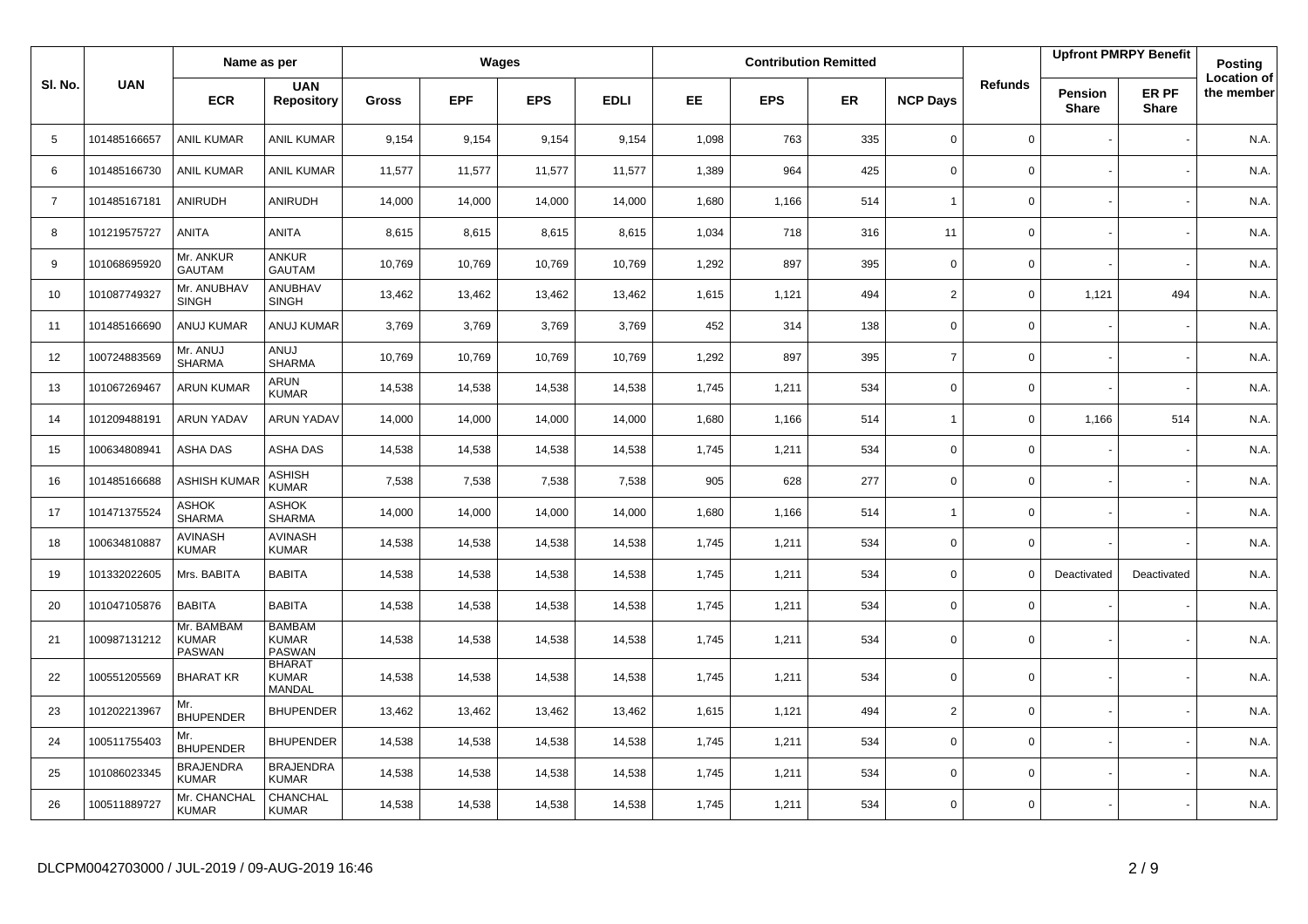|         |              | Name as per                   |                                 |              |            | Wages      |             |           |            | <b>Contribution Remitted</b> |                          |                |                         | <b>Upfront PMRPY Benefit</b> | Posting                          |
|---------|--------------|-------------------------------|---------------------------------|--------------|------------|------------|-------------|-----------|------------|------------------------------|--------------------------|----------------|-------------------------|------------------------------|----------------------------------|
| SI. No. | <b>UAN</b>   | <b>ECR</b>                    | <b>UAN</b><br><b>Repository</b> | <b>Gross</b> | <b>EPF</b> | <b>EPS</b> | <b>EDLI</b> | <b>EE</b> | <b>EPS</b> | <b>ER</b>                    | <b>NCP Days</b>          | <b>Refunds</b> | Pension<br><b>Share</b> | ER PF<br><b>Share</b>        | <b>Location of</b><br>the member |
| 27      | 101068695931 | Mr. CHANDAN<br><b>KUMAR</b>   | CHANDAN<br>KUMAR                | 14,538       | 14,538     | 14,538     | 14,538      | 1,745     | 1,211      | 534                          | $\mathbf 0$              | 0              |                         |                              | N.A.                             |
| 28      | 101270907713 | Ms. CHANDNI                   | <b>CHANDNI</b>                  | 12,385       | 12,385     | 12,385     | 12,385      | 1,486     | 1,032      | 454                          | $\overline{4}$           | 0              | 1,032                   | 454                          | N.A.                             |
| 29      | 101426785411 | Mr. CHANDPAL<br><b>SHARMA</b> | CHANDPAL<br><b>SHARMA</b>       | 13,462       | 13,462     | 13,462     | 13,462      | 1,615     | 1,121      | 494                          | $\overline{2}$           | 0              | 1,121                   | 494                          | N.A.                             |
| 30      | 100551201822 | DEENANATH                     | DEENANATH                       | 14,538       | 14,538     | 14,538     | 14,538      | 1,745     | 1,211      | 534                          | $\mathbf 0$              | 0              |                         |                              | N.A.                             |
| 31      | 101485167199 | <b>DEEPAK SINGH</b>           | <b>DEEPAK</b><br><b>SINGH</b>   | 13,462       | 13,462     | 13,462     | 13,462      | 1,615     | 1,121      | 494                          | $\overline{2}$           | 0              |                         |                              | N.A.                             |
| 32      | 100551202918 | <b>DEVRAJ</b>                 | <b>DEVRAJ</b>                   | 14,000       | 14,000     | 14,000     | 14,000      | 1,680     | 1,166      | 514                          | $\overline{\phantom{a}}$ | 0              |                         |                              | N.A.                             |
| 33      | 101129049712 | <b>DILIP KUMAR</b>            | <b>DILIP KUMAR</b>              | 14,000       | 14,000     | 14,000     | 14,000      | 1,680     | 1,166      | 514                          | $\overline{1}$           | 0              | 1,166                   | 514                          | N.A.                             |
| 34      | 101485167175 | <b>DINESH</b>                 | <b>DINESH</b>                   | 14,000       | 14,000     | 14,000     | 14,000      | 1,680     | 1,166      | 514                          | $\overline{1}$           | $\mathbf 0$    |                         |                              | N.A.                             |
| 35      | 101458714915 | <b>GITA KUMARI</b>            | <b>GITA KUMARI</b>              | 11,846       | 11,846     | 11,846     | 11,846      | 1,422     | 987        | 435                          | 5                        | 0              |                         |                              | N.A.                             |
| 36      | 101159725926 | Mr. HARINAM                   | <b>HARINAM</b>                  | 6,462        | 6,462      | 6,462      | 6,462       | 775       | 538        | 237                          | $\mathbf 0$              | 0              |                         |                              | N.A.                             |
| 37      | 101186798598 | <b>HARISH KUMA</b>            | <b>HARISH</b><br><b>KUMAR</b>   | 12,385       | 12,385     | 12,385     | 12,385      | 1,486     | 1,032      | 454                          | $\overline{4}$           | 0              | 1,032                   | 454                          | N.A.                             |
| 38      | 101291423288 | Mr. HIRA LAL<br>SAHU          | <b>HIRA LAL</b><br>SAHU         | 14,538       | 14,538     | 14,538     | 14,538      | 1,745     | 1,211      | 534                          | $\mathbf 0$              | 0              |                         |                              | N.A.                             |
| 39      | 101361915120 | Mrs. ISRAT                    | <b>ISRAT</b>                    | 14,000       | 14,000     | 14,000     | 14,000      | 1,680     | 1,166      | 514                          | $\overline{1}$           | 0              | 1,166                   | 514                          | N.A.                             |
| 40      | 101414468451 | Mrs. KAILASH<br><b>DEVI</b>   | <b>KAILASH</b><br><b>DEVI</b>   | 14,538       | 14,538     | 14,538     | 14,538      | 1,745     | 1,211      | 534                          | $\mathbf 0$              | $\mathbf 0$    |                         |                              | N.A.                             |
| 41      | 101381187673 | Mr. KAILASH<br>PASWAN         | <b>KAILASH</b><br><b>PASWAN</b> | 13,462       | 13,462     | 13,462     | 13,462      | 1,615     | 1,121      | 494                          | $\mathbf 2$              | $\mathbf 0$    |                         |                              | N.A.                             |
| 42      | 101228120643 | Mr. KAPIL                     | <b>KAPIL</b>                    | 14,000       | 14,000     | 14,000     | 14,000      | 1,680     | 1,166      | 514                          | $\overline{1}$           | 0              |                         |                              | N.A.                             |
| 43      | 100758416227 | Mr. KARTIK                    | KARTIK                          | 12,923       | 12,923     | 12,923     | 12,923      | 1,551     | 1,076      | 475                          | 3                        | $\mathbf 0$    | Deactivated             | Deactivated                  | N.A.                             |
| 44      | 101030547051 | Mrs.<br>KHUSHBOO              | KHUSHBOO                        | 14,000       | 14,000     | 14,000     | 14,000      | 1,680     | 1,166      | 514                          | $\overline{1}$           | 0              | 1,166                   | 514                          | N.A.                             |
| 45      | 101375048932 | Mr. KISHAN                    | KISHAN                          | 3,231        | 3,231      | 3,231      | 3,231       | 388       | 269        | 119                          | 21                       | 0              |                         |                              | N.A.                             |
| 46      | 101419412127 | LOKENDRA<br><b>KUMAR</b>      | LOKENDRA<br><b>KUMAR</b>        | 14,000       | 14,000     | 14,000     | 14,000      | 1,680     | 1,166      | 514                          | $\overline{1}$           | $\Omega$       | Deactivated             | Deactivated                  | N.A.                             |
| 47      | 100551203135 | MAMTA                         | MAMTA                           | 14,000       | 14,000     | 14,000     | 14,000      | 1,680     | 1,166      | 514                          | $\overline{\phantom{a}}$ | 0              |                         |                              | N.A.                             |
| 48      | 101226699638 | <b>MANISH KUMAR</b>           | <b>MANISH</b><br>KUMAR          | 14,538       | 14,538     | 14,538     | 14,538      | 1,745     | 1,211      | 534                          | $\mathbf 0$              | 0              | 1,211                   | 534                          | N.A.                             |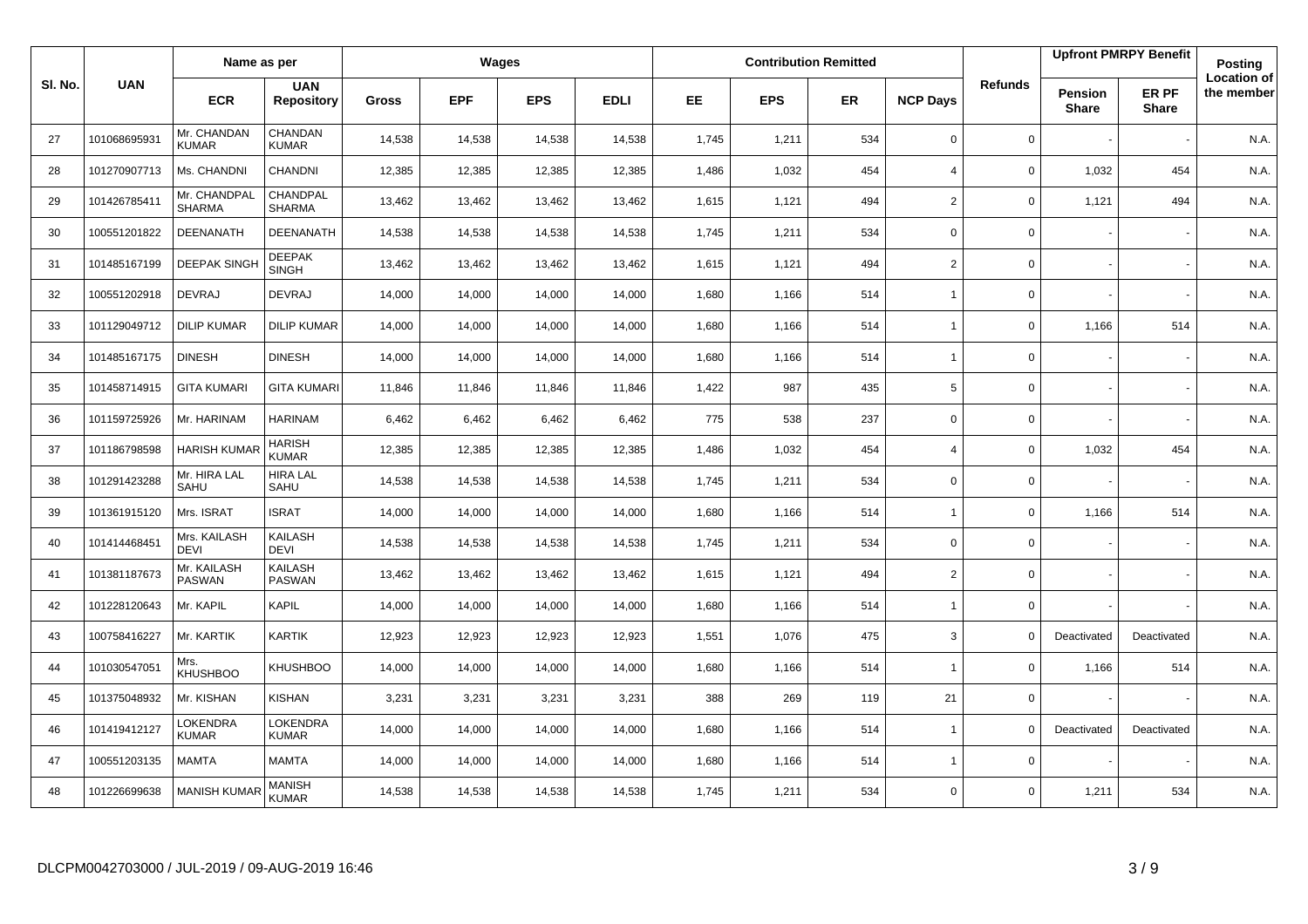|         |              | Name as per                      |                                               |        |            | Wages      |             |           |            | <b>Contribution Remitted</b> |                 |                |                                | <b>Upfront PMRPY Benefit</b> | <b>Posting</b>                   |
|---------|--------------|----------------------------------|-----------------------------------------------|--------|------------|------------|-------------|-----------|------------|------------------------------|-----------------|----------------|--------------------------------|------------------------------|----------------------------------|
| SI. No. | <b>UAN</b>   | <b>ECR</b>                       | <b>UAN</b><br><b>Repository</b>               | Gross  | <b>EPF</b> | <b>EPS</b> | <b>EDLI</b> | <b>EE</b> | <b>EPS</b> | <b>ER</b>                    | <b>NCP Days</b> | <b>Refunds</b> | <b>Pension</b><br><b>Share</b> | ER PF<br><b>Share</b>        | <b>Location of</b><br>the member |
| 49      | 100473495437 | <b>MANJU DEVI</b>                | MANJU DEVI                                    | 12,385 | 12,385     | 12,385     | 12,385      | 1,486     | 1,032      | 454                          | $\overline{4}$  | 0              |                                |                              | N.A.                             |
| 50      | 101434517100 | Mr. MANOHAR<br><b>PASWAN</b>     | <b>MANOHAR</b><br>PASWAN                      | 13,462 | 13,462     | 13,462     | 13,462      | 1,615     | 1,121      | 494                          | $\overline{2}$  | $\mathbf 0$    |                                |                              | N.A.                             |
| 51      | 101485165540 | Mr. MANOJ                        | <b>MANOJ</b>                                  | 14,538 | 14,538     | 14,538     | 14,538      | 1,745     | 1,211      | 534                          | $\mathbf 0$     | 0              |                                |                              | N.A.                             |
| 52      | 101176538245 | Mr. MANOJ<br><b>KUMAR</b>        | <b>MANOJ</b><br><b>KUMAR</b>                  | 14,538 | 14,538     | 14,538     | 14,538      | 1,745     | 1,211      | 534                          | $\Omega$        | 0              |                                |                              | N.A.                             |
| 53      | 101339760449 | Mr. MANOJ<br><b>KUMAR SAH</b>    | <b>MANOJ</b><br><b>KUMAR SAH</b>              | 14,000 | 14,000     | 14,000     | 14,000      | 1,680     | 1,166      | 514                          | $\overline{1}$  | 0              | 1,166                          | 514                          | N.A.                             |
| 54      | 100551203616 | <b>MANTUN</b>                    | <b>MANTUN</b>                                 | 14,538 | 14,538     | 14,538     | 14,538      | 1,745     | 1,211      | 534                          | $\Omega$        | 0              |                                |                              | N.A.                             |
| 55      | 100732911407 | Mr. MD RIZWAN<br><b>ALAM</b>     | <b>MD RIZWAN</b><br><b>ALAM</b>               | 14,538 | 14,538     | 14,538     | 14,538      | 1,745     | 1,211      | 534                          | $\mathbf 0$     | 0              |                                |                              | N.A.                             |
| 56      | 101471377966 | <b>MD SALMAN</b>                 | <b>MD SALMAN</b>                              | 14,000 | 14,000     | 14,000     | 14,000      | 1,680     | 1,166      | 514                          | $\overline{1}$  | $\mathbf 0$    |                                |                              | N.A.                             |
| 57      | 101458714839 | <b>MILAN CHELL</b>               | <b>MILAN CHELL</b>                            | 14,000 | 14,000     | 14,000     | 14,000      | 1,680     | 1,166      | 514                          | $\overline{1}$  | 0              |                                |                              | N.A.                             |
| 58      | 101458714894 | <b>MO NADEEM</b>                 | <b>MO NADEEM</b>                              | 12,385 | 12,385     | 12,385     | 12,385      | 1,486     | 1,032      | 454                          | $\overline{4}$  | 0              |                                |                              | N.A.                             |
| 59      | 100876013439 | Mr. MOHD<br><b>KURBAN</b>        | MOHD<br><b>KURBAN</b>                         | 14,538 | 14,538     | 14,538     | 14,538      | 1,745     | 1,211      | 534                          | $\mathbf 0$     | $\mathbf 0$    |                                |                              | N.A.                             |
| 60      | 101425713674 | Ms. MOHINI                       | <b>MOHINI</b>                                 | 13,462 | 13,462     | 13,462     | 13,462      | 1,615     | 1,121      | 494                          | $\overline{2}$  | 0              | 1,121                          | 494                          | N.A.                             |
| 61      | 101167949217 | Mr.<br>MUINUDDEEN                | <b>MUINUDDEE</b><br>N                         | 13,462 | 13,462     | 13,462     | 13,462      | 1,615     | 1,121      | 494                          | $\overline{2}$  | 0              |                                |                              | N.A.                             |
| 62      | 100474262799 | Mukesh Kumar                     | <b>MUKESH</b><br><b>KUMAR</b>                 | 14,538 | 14,538     | 14,538     | 14,538      | 1,745     | 1,211      | 534                          | $\mathbf 0$     | $\mathbf 0$    |                                |                              | N.A.                             |
| 63      | 101087749287 | Mr. MUKESH<br><b>KUMAR GUPTA</b> | <b>MUKESH</b><br><b>KUMAR</b><br><b>GUPTA</b> | 14,538 | 14,538     | 14,538     | 14,538      | 1,745     | 1,211      | 534                          | $\Omega$        | $\mathbf 0$    | 1,211                          | 534                          | N.A.                             |
| 64      | 101114907546 | Mr. MURTAZA<br><b>ANSARI</b>     | <b>MURTAZA</b><br><b>ANSARI</b>               | 14,538 | 14,538     | 14,538     | 14,538      | 1,745     | 1,211      | 534                          | $\mathbf 0$     | 0              |                                |                              | N.A.                             |
| 65      | 100516642553 | Mr. NARENDER<br><b>SINGH</b>     | NARENDER<br><b>SINGH</b>                      | 9,692  | 9,692      | 9,692      | 9,692       | 1,163     | 807        | 356                          | 9               | 0              |                                |                              | N.A.                             |
| 66      | 101152555043 | NARENDRA                         | NARENDRA                                      | 14,000 | 14,000     | 14,000     | 14,000      | 1,680     | 1,166      | 514                          | $\overline{1}$  | 0              | 1,166                          | 514                          | N.A.                             |
| 67      | 101446308748 | Mr. NEERAJ<br><b>KUMAR</b>       | <b>NEERAJ</b><br><b>KUMAR</b>                 | 14,000 | 14,000     | 14,000     | 14,000      | 1,680     | 1,166      | 514                          | $\overline{1}$  | $\mathbf 0$    |                                |                              | N.A.                             |
| 68      | 101446308795 | NIKHIL KUMAR<br>ANAND            | <b>NIKHIL</b><br><b>KUMAR</b><br><b>ANAND</b> | 14,538 | 14,538     | 14,538     | 14,538      | 1,745     | 1,211      | 534                          | $\mathbf 0$     | $\mathbf 0$    |                                |                              | N.A.                             |
| 69      | 101458714825 | NIPU DEVI                        | NIPU DEVI                                     | 14,000 | 14,000     | 14,000     | 14,000      | 1,680     | 1,166      | 514                          | $\overline{1}$  | 0              |                                |                              | N.A.                             |
| 70      | 101485167201 | NITESH KUMAR                     | <b>NITESH</b><br>KUMAR                        | 11,308 | 11,308     | 11,308     | 11,308      | 1,357     | 942        | 415                          | $\Omega$        | 0              |                                |                              | N.A.                             |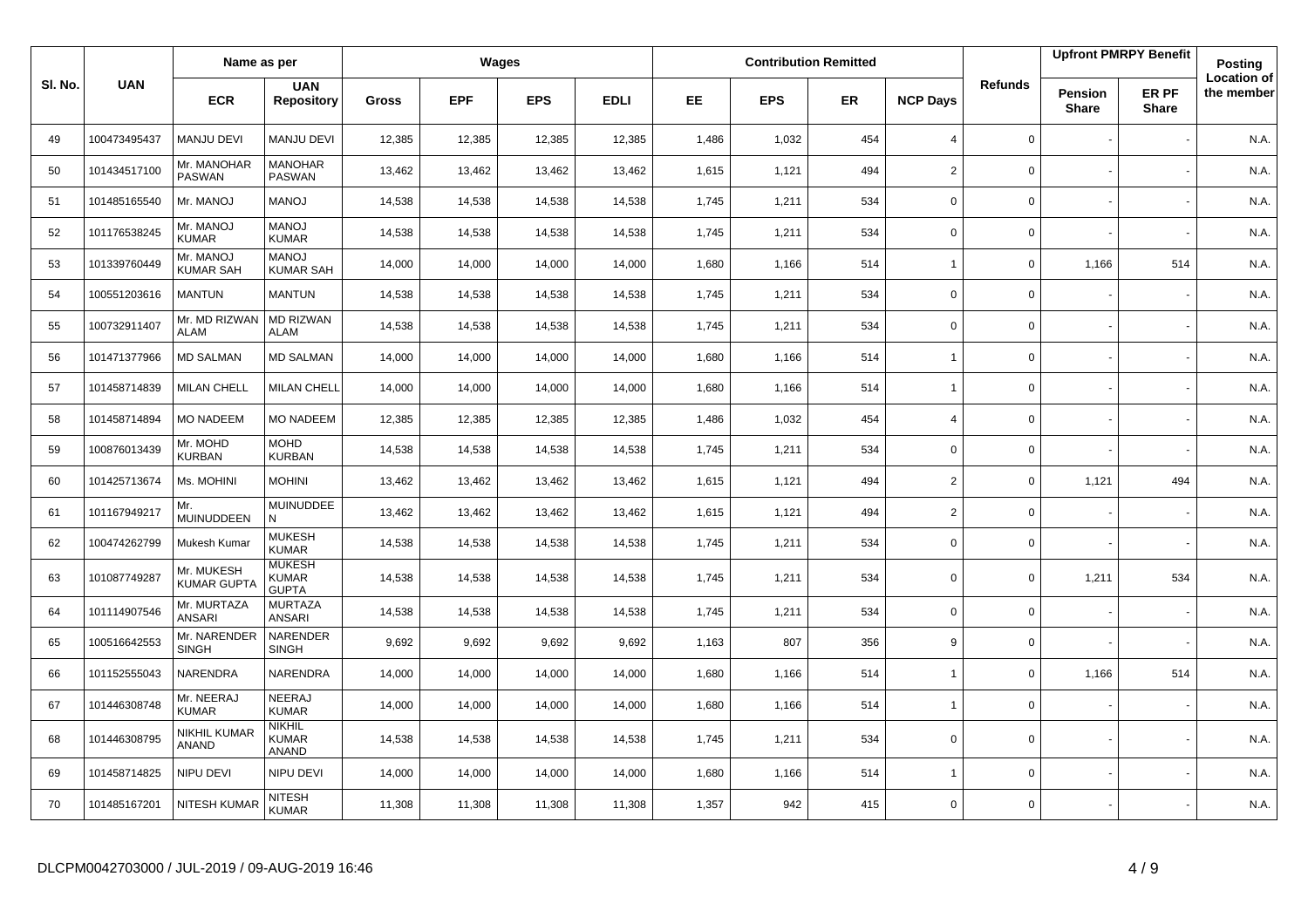|         |              | Name as per                                |                                                |        |            | Wages      |             |           |            | <b>Contribution Remitted</b> |                          |                |                         | <b>Upfront PMRPY Benefit</b> | Posting                          |
|---------|--------------|--------------------------------------------|------------------------------------------------|--------|------------|------------|-------------|-----------|------------|------------------------------|--------------------------|----------------|-------------------------|------------------------------|----------------------------------|
| SI. No. | <b>UAN</b>   | <b>ECR</b>                                 | <b>UAN</b><br><b>Repository</b>                | Gross  | <b>EPF</b> | <b>EPS</b> | <b>EDLI</b> | <b>EE</b> | <b>EPS</b> | <b>ER</b>                    | <b>NCP Days</b>          | <b>Refunds</b> | Pension<br><b>Share</b> | ER PF<br><b>Share</b>        | <b>Location of</b><br>the member |
| 71      | 101332022614 | Ms. NUSRAT<br><b>PARVIN</b>                | <b>NUSRAT</b><br><b>PARVIN</b>                 | 14,000 | 14,000     | 14,000     | 14,000      | 1,680     | 1,166      | 514                          | $\overline{1}$           | $\mathbf 0$    | 1,166                   | 514                          | N.A.                             |
| 72      | 101114907648 | Mr. ONKAR<br><b>KUMAR</b><br><b>PASWAN</b> | <b>ONKAR</b><br><b>KUMAR</b><br>PASWAN         | 14,538 | 14,538     | 14,538     | 14,538      | 1,745     | 1,211      | 534                          | $\Omega$                 | 0              | 1,211                   | 534                          | N.A.                             |
| 73      | 101107180683 | <b>PAVNESH</b><br><b>KUMAR</b>             | <b>PAVNESH</b><br><b>KUMAR</b>                 | 14,538 | 14,538     | 14,538     | 14,538      | 1,745     | 1,211      | 534                          | $\mathbf 0$              | 0              | 1,211                   | 534                          | N.A.                             |
| 74      | 100551202960 | PAWAN II                                   | PAWAN                                          | 14,269 | 14,269     | 14,269     | 14,269      | 1,712     | 1,189      | 523                          | $\Omega$                 | 0              |                         |                              | N.A.                             |
| 75      | 101446308846 | PHULBABU<br><b>KUMAR</b>                   | PHULBABU<br>KUMAR                              | 10,769 | 10,769     | 10.769     | 10,769      | 1,292     | 897        | 395                          | $\overline{7}$           | $\mathbf 0$    |                         |                              | N.A.                             |
| 76      | 101471375530 | PINTU GAUTAI                               | PINTU<br><b>GAUTAM</b>                         | 14,538 | 14,538     | 14,538     | 14,538      | 1,745     | 1,211      | 534                          | $\Omega$                 | 0              |                         |                              | N.A.                             |
| 77      | 101217651935 | Ms. POOJA<br>KUMARI                        | POOJA<br><b>KUMARI</b>                         | 14,538 | 14,538     | 14,538     | 14,538      | 1,745     | 1,211      | 534                          | $\mathbf 0$              | 0              |                         |                              | N.A.                             |
| 78      | 101419412136 | PRABHA DEVI                                | PRABHA<br><b>DEVI</b>                          | 13,462 | 13,462     | 13,462     | 13,462      | 1,615     | 1,121      | 494                          | $\overline{2}$           | 0              | 1,121                   | 494                          | N.A.                             |
| 79      | 101461948580 | Mr. PRADEEP<br><b>ASWAL</b>                | PRADEEP<br><b>ASWAL</b>                        | 14,538 | 14,538     | 14,538     | 14,538      | 1,745     | 1,211      | 534                          | $\mathbf 0$              | 0              |                         |                              | N.A.                             |
| 80      | 100512304105 | Mr. PRADEEP<br><b>KUMAR SINGH</b>          | <b>PRADEEP</b><br><b>KUMAR</b><br><b>SINGH</b> | 16,310 | 15,000     | 15,000     | 15,000      | 1,800     | 1,250      | 550                          | 2                        | 0              |                         |                              | N.A.                             |
| 81      | 100702503916 | Mr. PRAKASH<br><b>SINGH BISHT</b>          | <b>PRAKASH</b><br><b>SINGH BISHT</b>           | 14,538 | 14,538     | 14,538     | 14,538      | 1,745     | 1,211      | 534                          | $\mathbf 0$              | 0              |                         |                              | N.A.                             |
| 82      | 101458714936 | PREM CHAND                                 | PREM<br><b>CHAND</b>                           | 14,000 | 14,000     | 14,000     | 14,000      | 1,680     | 1,166      | 514                          | $\overline{\phantom{a}}$ | 0              |                         |                              | N.A.                             |
| 83      | 101270907692 | Mr.<br><b>PREMNARAYAN</b>                  | PREMNARAY<br>AN                                | 14,000 | 14,000     | 14,000     | 14,000      | 1,680     | 1,166      | 514                          | $\overline{1}$           | 0              | 1,166                   | 514                          | N.A.                             |
| 84      | 101048119563 | Mr. PYARE LAL                              | <b>PYARE LAL</b>                               | 14,000 | 14,000     | 14,000     | 14,000      | 1,680     | 1,166      | 514                          | $\overline{1}$           | $\mathbf 0$    | 1,166                   | 514                          | N.A.                             |
| 85      | 101361915112 | Mr.<br>RAGHUNANDA<br>N KUMAR               | RAGHUNAND<br>AN KUMAR                          | 14,538 | 14,538     | 14,538     | 14,538      | 1,745     | 1,211      | 534                          | $\Omega$                 | 0              | 1,211                   | 534                          | N.A.                             |
| 86      | 101278724544 | Mr. RAHUL<br><b>KUMAR</b>                  | <b>RAHUL</b><br><b>KUMAR</b>                   | 14,000 | 14,000     | 14,000     | 14,000      | 1,680     | 1,166      | 514                          | $\overline{1}$           | 0              |                         |                              | N.A.                             |
| 87      | 101419412143 | RAHUL KUMAR                                | RAHUL<br><b>KUMAR</b>                          | 14,538 | 14,538     | 14,538     | 14,538      | 1,745     | 1,211      | 534                          | 0                        | 0              | 1,211                   | 534                          | N.A.                             |
| 88      | 100892801306 | Mr. RAJ SINGH                              | RAJ SINGH                                      | 12,923 | 12,923     | 12,923     | 12,923      | 1,551     | 1,076      | 475                          | 3                        | 0              |                         |                              | N.A.                             |
| 89      | 100532996867 | RAJA RAM                                   | RAJA RAM                                       | 14,538 | 14,538     | 14,538     | 14,538      | 1,745     | 1,211      | 534                          | 0                        | 0              |                         |                              | N.A.                             |
| 90      | 101435035893 | Mr. RAJESH                                 | RAJESH                                         | 14,538 | 14,538     | 14,538     | 14,538      | 1,745     | 1,211      | 534                          | $\mathbf 0$              | 0              |                         |                              | N.A.                             |
| 91      | 100670983854 | Mr. RAJESH                                 | RAJESH                                         | 14,538 | 14,538     | 14,538     | 14,538      | 1,745     | 1,211      | 534                          | $\mathbf 0$              | 0              |                         |                              | N.A.                             |
| 92      | 101471375553 | RAJESH KUMAF                               | <b>RAJESH</b><br><b>KUMAR</b>                  | 14,000 | 14,000     | 14,000     | 14,000      | 1,680     | 1,166      | 514                          | $\overline{1}$           | $\mathbf 0$    |                         |                              | N.A.                             |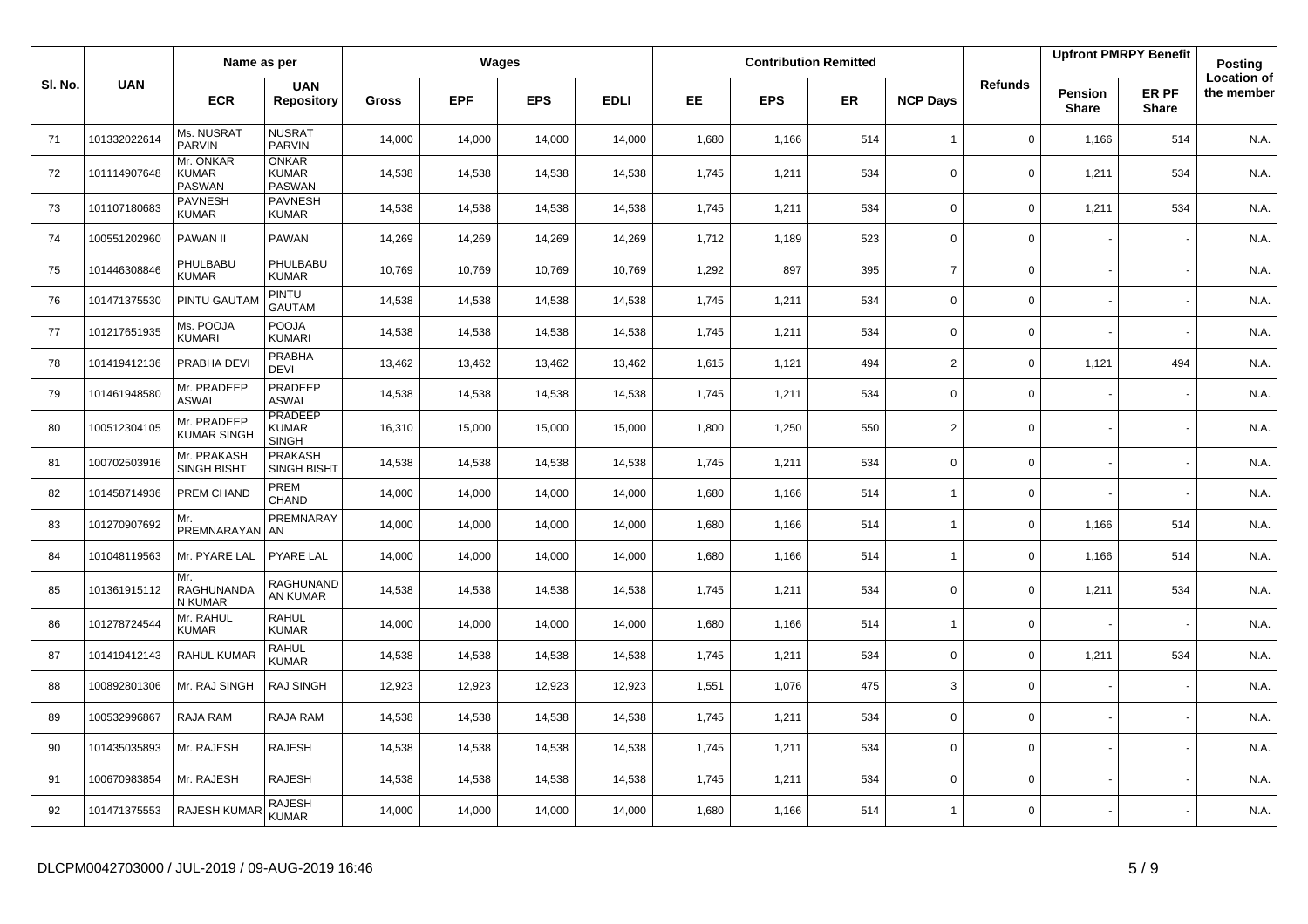|         |              | Name as per                                 |                                                |              |            | Wages      |             |           |            | <b>Contribution Remitted</b> |                 |                |                         | <b>Upfront PMRPY Benefit</b> | <b>Posting</b>                   |
|---------|--------------|---------------------------------------------|------------------------------------------------|--------------|------------|------------|-------------|-----------|------------|------------------------------|-----------------|----------------|-------------------------|------------------------------|----------------------------------|
| SI. No. | <b>UAN</b>   | <b>ECR</b>                                  | <b>UAN</b><br><b>Repository</b>                | <b>Gross</b> | <b>EPF</b> | <b>EPS</b> | <b>EDLI</b> | <b>EE</b> | <b>EPS</b> | <b>ER</b>                    | <b>NCP Days</b> | <b>Refunds</b> | Pension<br><b>Share</b> | ER PF<br><b>Share</b>        | <b>Location of</b><br>the member |
| 93      | 101322799718 | Mr. RAJESH<br><b>KUMAR</b>                  | <b>RAJESH</b><br><b>KUMAR</b>                  | 14,000       | 14,000     | 14,000     | 14,000      | 1,680     | 1,166      | 514                          | $\overline{1}$  | 0              |                         |                              | N.A.                             |
| 94      | 101188530484 | Mr. RAJKUMAR<br>YADAV                       | <b>RAJKUMAR</b><br>YADAV                       | 13,462       | 13,462     | 13,462     | 13,462      | 1,615     | 1,121      | 494                          | 2               | 0              |                         |                              | N.A.                             |
| 95      | 101485165555 | Ms. RAJNI                                   | RAJNI                                          | 5,385        | 5,385      | 5,385      | 5,385       | 646       | 449        | 197                          | $\mathbf 0$     | 0              |                         |                              | N.A.                             |
| 96      | 100566256947 | RAJU KR                                     | RAJU KUMAR                                     | 14,538       | 14,538     | 14,538     | 14,538      | 1,745     | 1,211      | 534                          | $\mathbf 0$     | 0              |                         |                              | N.A.                             |
| 97      | 101386670379 | Mr. RAKESH<br><b>KUMAR</b><br><b>NAMDEV</b> | <b>RAKESH</b><br><b>KUMAR</b><br><b>NAMDEV</b> | 14,538       | 14,538     | 14,538     | 14,538      | 1,745     | 1,211      | 534                          | $\mathbf 0$     | 0              | 1,211                   | 534                          | N.A.                             |
| 98      | 101485166748 | <b>RAM KUMAR</b>                            | <b>RAM KUMAR</b>                               | 13,462       | 13,462     | 13,462     | 13,462      | 1,615     | 1,121      | 494                          | $\mathbf 0$     | 0              |                         |                              | N.A.                             |
| 99      | 100551205697 | <b>RAM KUMAR</b>                            | <b>RAM KUMAR</b>                               | 11,308       | 11,308     | 11,308     | 11,308      | 1,357     | 942        | 415                          | 6               | 0              |                         |                              | N.A.                             |
| 100     | 101419412087 | <b>RAM MOHAN</b>                            | <b>RAM MOHAN</b>                               | 13,462       | 13,462     | 13,462     | 13,462      | 1,615     | 1,121      | 494                          | $\overline{2}$  | 0              | 1,121                   | 494                          | N.A.                             |
| 101     | 101471580037 | Mr. RAM ROOP                                | RAM ROOP                                       | 13,462       | 13,462     | 13,462     | 13,462      | 1,615     | 1,121      | 494                          | $\mathbf 2$     | $\mathbf{0}$   |                         |                              | N.A.                             |
| 102     | 100474379243 | RANI DEVI                                   | RANI DEVI                                      | 14,000       | 14,000     | 14,000     | 14,000      | 1,680     | 1,166      | 514                          | $\mathbf{1}$    | 0              |                         |                              | N.A.                             |
| 103     | 100532995380 | <b>RANJAN</b>                               | RANJAN                                         | 14,538       | 14,538     | 14,538     | 14,538      | 1,745     | 1,211      | 534                          | $\mathsf 0$     | $\mathbf{0}$   |                         |                              | N.A.                             |
| 104     | 101419412162 | <b>RAVI KUMAR</b>                           | <b>RAVI KUMAR</b>                              | 11,308       | 11,308     | 11,308     | 11,308      | 1,357     | 942        | 415                          | 6               | $\mathbf 0$    |                         |                              | N.A.                             |
| 105     | 100732250016 | <b>RAVINDRA</b>                             | <b>RAVINDRA</b>                                | 14,538       | 14,538     | 14,538     | 14,538      | 1,745     | 1,211      | 534                          | $\mathbf 0$     | 0              |                         |                              | N.A.                             |
| 106     | 100566255383 | <b>RAVINDER</b>                             | <b>RAVINDRA</b><br><b>RAUT</b>                 | 14,538       | 14,538     | 14,538     | 14,538      | 1,745     | 1,211      | 534                          | $\mathbf 0$     | 0              |                         |                              | N.A.                             |
| 107     | 101434517061 | Mrs. RINKI                                  | <b>RINKI</b>                                   | 4,308        | 4,308      | 4,308      | 4,308       | 517       | 359        | 158                          | 19              | 0              |                         |                              | N.A.                             |
| 108     | 101425163948 | Ms. RINKI                                   | <b>RINKI</b>                                   | 14,000       | 14,000     | 14,000     | 14,000      | 1,680     | 1,166      | 514                          | $\overline{1}$  | 0              | 1,166                   | 514                          | N.A.                             |
| 109     | 101217651926 | Mrs. RUBI<br>CHAUBE                         | <b>RUBI</b><br>CHAUBE                          | 14,000       | 14,000     | 14,000     | 14,000      | 1,680     | 1,166      | 514                          | $\overline{1}$  | 0              |                         |                              | N.A.                             |
| 110     | 101368264694 | Mrs. RUMA                                   | <b>RUMA</b>                                    | 11,846       | 11,846     | 11,846     | 11,846      | 1,422     | 987        | 435                          | 5               | 0              | 987                     | 435                          | N.A.                             |
| 111     | 101419412094 | <b>SACHIN</b>                               | <b>SACHIN</b>                                  | 14,538       | 14,538     | 14,538     | 14,538      | 1,745     | 1,211      | 534                          | $\mathbf 0$     | 0              | 1,211                   | 534                          | N.A.                             |
| 112     | 100957444864 | <b>SACHIN KUMAR</b>                         | <b>SACHIN</b><br><b>KUMAR</b>                  | 7,000        | 7,000      | 7,000      | 7,000       | 840       | 583        | 257                          | 14              | 0              |                         |                              | N.A.                             |
| 113     | 101458714958 | SADHANA                                     | SADHANA                                        | 14,000       | 14,000     | 14,000     | 14,000      | 1,680     | 1,166      | 514                          | $\overline{1}$  | 0              |                         |                              | N.A.                             |
| 114     | 100511990638 | Mr. SANDEEP<br><b>KUMAR</b>                 | SANDEEP<br><b>KUMAR</b>                        | 14,538       | 14,538     | 14,538     | 14,538      | 1,745     | 1,211      | 534                          | $\mathbf 0$     | 0              |                         |                              | N.A.                             |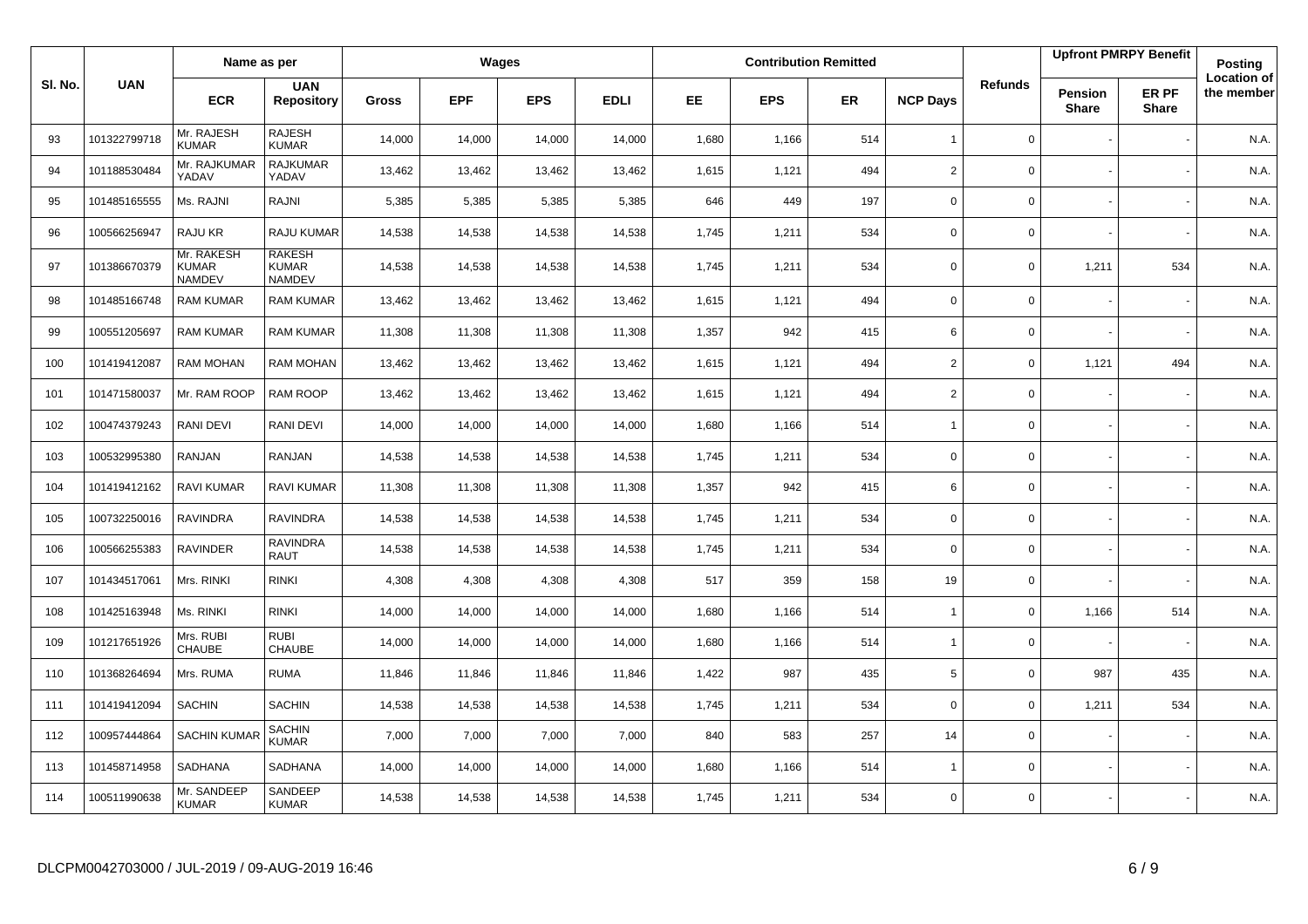|        |              | Name as per                                     |                                                |              |            | Wages      |             |           |            | <b>Contribution Remitted</b> |                 |                |                         | <b>Upfront PMRPY Benefit</b> | Posting                          |
|--------|--------------|-------------------------------------------------|------------------------------------------------|--------------|------------|------------|-------------|-----------|------------|------------------------------|-----------------|----------------|-------------------------|------------------------------|----------------------------------|
| SI. No | <b>UAN</b>   | <b>ECR</b>                                      | <b>UAN</b><br><b>Repository</b>                | <b>Gross</b> | <b>EPF</b> | <b>EPS</b> | <b>EDLI</b> | <b>EE</b> | <b>EPS</b> | <b>ER</b>                    | <b>NCP Days</b> | <b>Refunds</b> | Pension<br><b>Share</b> | ER PF<br><b>Share</b>        | <b>Location of</b><br>the member |
| 115    | 100551204373 | SANDEEP<br><b>SINGH</b>                         | SANDEEP<br><b>SINGH</b>                        | 9,786        | 9,786      | 9,786      | 9,786       | 1,174     | 815        | 359                          | 12              | 0              |                         |                              | N.A.                             |
| 116    | 100671646096 | <b>SANJAY KUMA</b>                              | SANJAY<br><b>KUMAR</b>                         | 14,538       | 14,538     | 14,538     | 14,538      | 1,745     | 1,211      | 534                          | $\mathbf 0$     | $\Omega$       |                         |                              | N.A.                             |
| 117    | 101202213980 | Mr. SANJAY<br><b>KUMAR</b>                      | SANJAY<br><b>KUMAR</b>                         | 13,462       | 13,462     | 13,462     | 13,462      | 1,615     | 1,121      | 494                          | $\overline{2}$  | 0              |                         |                              | N.A.                             |
| 118    | 100551204974 | SANJU                                           | SANJU                                          | 14,538       | 14,538     | 14,538     | 14,538      | 1,745     | 1,211      | 534                          | $\mathbf 0$     | 0              |                         |                              | N.A.                             |
| 119    | 100566256767 | <b>SANTOSH</b><br><b>KUMAR</b>                  | <b>SANTOSH</b><br><b>KUMAR</b><br>VERMA        | 17,614       | 15,000     | 15,000     | 15,000      | 1,800     | 1,250      | 550                          | $\mathbf 0$     | 0              |                         |                              | N.A.                             |
| 120    | 100543117281 | Mr.<br><b>SARVENDRA</b><br><b>KUMAR</b>         | SARVENDRA<br><b>KUMAR</b>                      | 7,538        | 7,538      | 7,538      | 7,538       | 905       | 628        | 277                          | 13              | 0              |                         |                              | N.A.                             |
| 121    | 100957444919 | <b>SAVITRI</b>                                  | <b>SAVITRI</b>                                 | 14,538       | 14,538     | 14,538     | 14,538      | 1,745     | 1,211      | 534                          | $\mathbf 0$     | $\Omega$       | Deactivated             | Deactivated                  | N.A.                             |
| 122    | 101446308822 | SAWAN<br><b>PASWAN</b>                          | SAWAN<br><b>PASWAN</b>                         | 14,000       | 14,000     | 14,000     | 14,000      | 1,680     | 1,166      | 514                          | $\overline{1}$  | $\mathbf 0$    |                         |                              | N.A.                             |
| 123    | 101220383335 | Mr. SHALU                                       | SHALU                                          | 5,923        | 5,923      | 5,923      | 5,923       | 711       | 493        | 218                          | 16              | $\mathbf 0$    |                         |                              | N.A.                             |
| 124    | 101419412060 | <b>SHAMBHU</b><br><b>KUMAR</b><br><b>PASWAN</b> | <b>SHAMBHU</b><br><b>KUMAR</b><br>PASWAN       | 16,962       | 15,000     | 15,000     | 15,000      | 1,800     | 1,250      | 550                          | $\overline{1}$  | $\mathbf 0$    |                         |                              | N.A.                             |
| 125    | 100919015837 | Mr. SHARWAN<br><b>KUMAR RAM</b>                 | <b>SHARWAN</b><br><b>KUMAR RAM</b>             | 14,538       | 14,538     | 14,538     | 14,538      | 1,745     | 1,211      | 534                          | $\mathbf 0$     | 0              | 1,211                   | 534                          | N.A.                             |
| 126    | 100634694845 | <b>SHIV NARAYAN</b>                             | SHIV<br>NARAYAN                                | 14,538       | 14,538     | 14,538     | 14,538      | 1,745     | 1,211      | 534                          | $\mathbf 0$     | 0              |                         |                              | N.A.                             |
| 127    | 101485166753 | <b>SHIVENDER</b><br><b>KUMAR</b>                | SHIVENDER<br><b>KUMAR</b>                      | 14,000       | 14,000     | 14,000     | 14,000      | 1,680     | 1,166      | 514                          | $\mathbf 0$     | $\mathbf 0$    |                         |                              | N.A.                             |
| 128    | 100915316972 | <b>SHRVAN</b><br><b>KUMAR</b><br>MANDAL         | <b>SHRVAN</b><br><b>KUMAR</b><br><b>MANDAL</b> | 14,000       | 14,000     | 14,000     | 14,000      | 1,680     | 1,166      | 514                          | $\overline{1}$  | $\mathbf 0$    |                         |                              | N.A.                             |
| 129    | 101485166711 | <b>SONIA</b>                                    | <b>SONIA</b>                                   | 3,769        | 3,769      | 3,769      | 3,769       | 452       | 314        | 138                          | $\Omega$        | $\Omega$       |                         |                              | N.A.                             |
| 130    | 100511809084 | Mr. SONU<br><b>KUMAR GUPTA</b>                  | <b>SONU</b><br><b>KUMAR</b><br><b>GUPTA</b>    | 16,962       | 15,000     | 15,000     | 15,000      | 1,800     | 1,250      | 550                          | $\overline{1}$  | 0              |                         |                              | N.A.                             |
| 131    | 100957444957 | <b>SONU KUMAR</b>                               | SONU<br><b>KUMAR SAH</b>                       | 14,538       | 14,538     | 14,538     | 14,538      | 1,745     | 1,211      | 534                          | $\mathbf 0$     | $\mathbf 0$    |                         |                              | N.A.                             |
| 132    | 101107180736 | <b>SUBHASH</b><br>CHANDRA                       | <b>SUBHASH</b><br><b>CHANDRA</b>               | 14,538       | 14,538     | 14,538     | 14,538      | 1,745     | 1,211      | 534                          | $\Omega$        | 0              | 1,211                   | 534                          | N.A.                             |
| 133    | 100671056150 | SUDHA DEVI                                      | SUDHA DEVI                                     | 13,462       | 13,462     | 13,462     | 13,462      | 1,615     | 1,121      | 494                          | 2               | 0              |                         |                              | N.A.                             |
| 134    | 101485167168 | SUDHNSHU<br><b>KUMAR</b>                        | SUDHNSHU<br><b>KUMAR</b>                       | 14,538       | 14,538     | 14,538     | 14,538      | 1,745     | 1,211      | 534                          | $\mathbf 0$     | $\mathbf 0$    |                         |                              | N.A.                             |
| 135    | 101471375548 | <b>SUMAN</b>                                    | <b>SUMAN</b>                                   | 7,000        | 7,000      | 7,000      | 7,000       | 840       | 583        | 257                          | 14              | 0              |                         |                              | N.A.                             |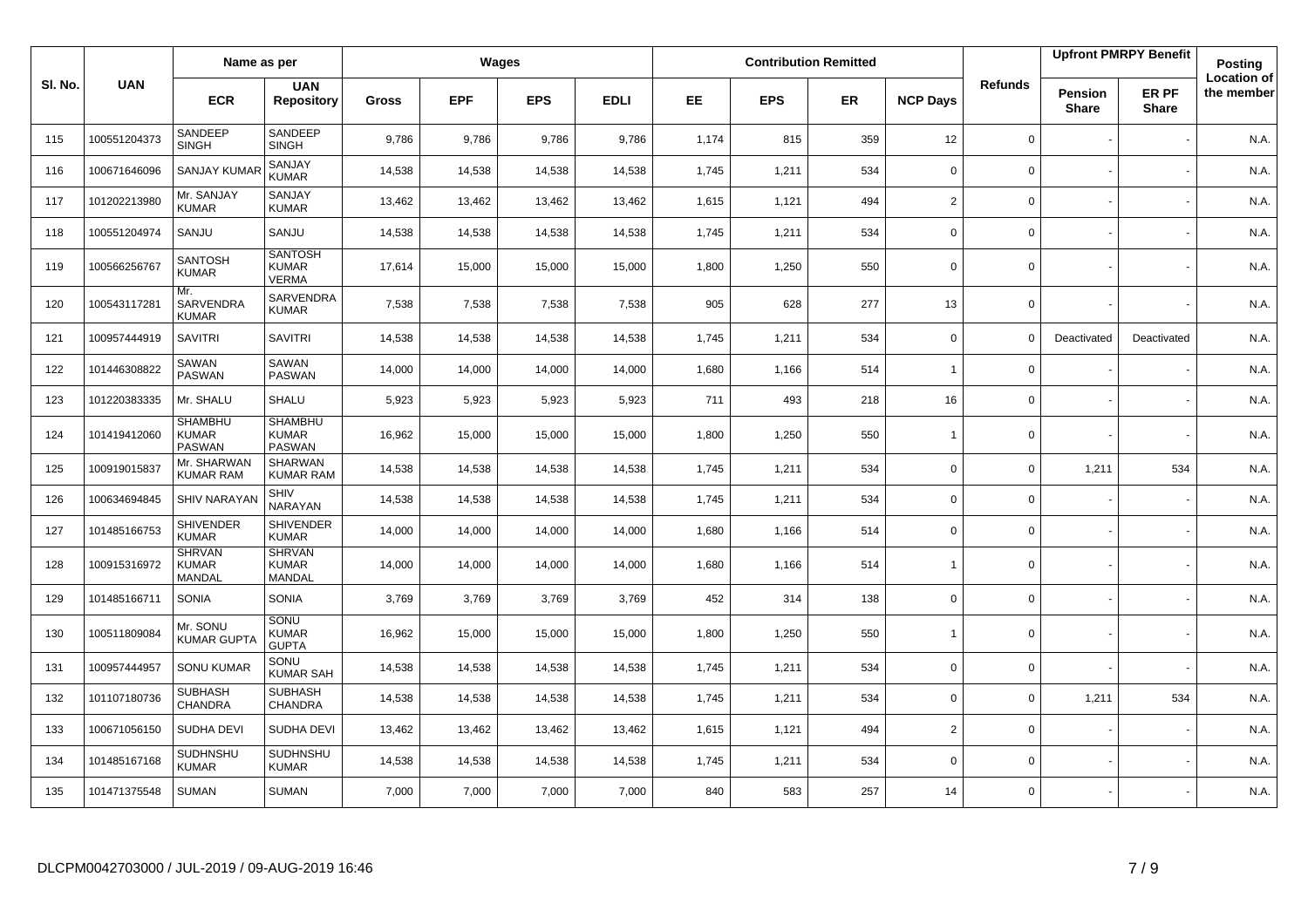|         |              | Name as per                           |                                                 |              |            | Wages      |             |       |            | <b>Contribution Remitted</b> |                 |                |                         | <b>Upfront PMRPY Benefit</b> | <b>Posting</b>                   |
|---------|--------------|---------------------------------------|-------------------------------------------------|--------------|------------|------------|-------------|-------|------------|------------------------------|-----------------|----------------|-------------------------|------------------------------|----------------------------------|
| SI. No. | <b>UAN</b>   | <b>ECR</b>                            | <b>UAN</b><br><b>Repository</b>                 | <b>Gross</b> | <b>EPF</b> | <b>EPS</b> | <b>EDLI</b> | EE    | <b>EPS</b> | <b>ER</b>                    | <b>NCP Days</b> | <b>Refunds</b> | Pension<br><b>Share</b> | ER PF<br><b>Share</b>        | <b>Location of</b><br>the member |
| 136     | 101353790247 | Mr. SUMIT                             | <b>SUMIT</b>                                    | 14,000       | 14,000     | 14,000     | 14,000      | 1,680 | 1,166      | 514                          | $\overline{1}$  | 0              |                         |                              | N.A.                             |
| 137     | 100566254674 | <b>SUNIL</b>                          | <b>SUNEEL</b>                                   | 14,000       | 14,000     | 14,000     | 14,000      | 1,680 | 1,166      | 514                          | $\overline{1}$  | 0              |                         |                              | N.A.                             |
| 138     | 101401962763 | Mr. SUNIL                             | <b>SUNIL</b>                                    | 14,000       | 14,000     | 14,000     | 14,000      | 1,680 | 1,166      | 514                          | $\overline{1}$  | 0              |                         |                              | N.A.                             |
| 139     | 101291452645 | Mr. SUNIL                             | <b>SUNIL</b>                                    | 14,000       | 14,000     | 14,000     | 14,000      | 1,680 | 1,166      | 514                          | $\overline{1}$  | 0              |                         |                              | N.A.                             |
| 140     | 101485166674 | <b>SUNIL KUMAR</b>                    | <b>SUNIL</b><br><b>KUMAR</b>                    | 9,154        | 9,154      | 9.154      | 9,154       | 1,098 | 763        | 335                          | $\mathbf 0$     | 0              |                         |                              | N.A.                             |
| 141     | 101262780101 | Mr. SURAJ                             | <b>SURAJ</b>                                    | 14,538       | 14,538     | 14,538     | 14,538      | 1,745 | 1,211      | 534                          | $\mathbf 0$     | $\mathbf 0$    |                         |                              | N.A.                             |
| 142     | 101193363027 | Mr. SURAJ<br><b>KUMAR</b>             | <b>SURAJ</b><br><b>KUMAR</b>                    | 14,538       | 14,538     | 14,538     | 14,538      | 1,745 | 1,211      | 534                          | $\mathbf 0$     | 0              | 1,211                   | 534                          | N.A.                             |
| 143     | 101419412115 | <b>SURENDRA</b><br><b>KUMAR SINGH</b> | <b>SURENDRA</b><br><b>KUMAR</b><br><b>SINGH</b> | 14,000       | 14,000     | 14,000     | 14,000      | 1,680 | 1,166      | 514                          | $\overline{1}$  | 0              |                         |                              | N.A.                             |
| 144     | 101401265528 | <b>SURUCHI</b>                        | <b>SURUCHI</b>                                  | 14,000       | 14,000     | 14,000     | 14,000      | 1,680 | 1,166      | 514                          | $\overline{1}$  | 0              | 1,166                   | 514                          | N.A.                             |
| 145     | 101445677699 | Mrs. SUSHILA                          | <b>SUSHILA</b>                                  | 5,923        | 5,923      | 5,923      | 5,923       | 711   | 493        | 218                          | 16              | 0              |                         |                              | N.A.                             |
| 146     | 101485165538 | Mrs. SWALEHA<br><b>BANO</b>           | SWALEHA<br><b>BANO</b>                          | 3,769        | 3,769      | 3,769      | 3,769       | 452   | 314        | 138                          | $\mathbf 0$     | 0              |                         |                              | N.A.                             |
| 147     | 101485166724 | <b>UMESH KUMAR</b>                    | <b>UMESH</b><br><b>KUMAR</b>                    | 3,769        | 3,769      | 3,769      | 3,769       | 452   | 314        | 138                          | $\mathbf 0$     | 0              |                         |                              | N.A.                             |
| 148     | 101270907709 | Mr. UMESH<br><b>KUMAR SINGH</b>       | <b>UMESH</b><br><b>KUMAR</b><br><b>SINGH</b>    | 10,231       | 10,231     | 10,231     | 10,231      | 1,228 | 852        | 376                          | 8               | 0              | 852                     | 376                          | N.A.                             |
| 149     | 101193287920 | Ms. URMILA                            | <b>URMILA</b>                                   | 14,538       | 14,538     | 14,538     | 14,538      | 1,745 | 1,211      | 534                          | $\mathbf 0$     | 0              |                         |                              | N.A.                             |
| 150     | 100957444974 | <b>UTTAM SINGH</b>                    | <b>UTTAM</b><br><b>SINGH</b>                    | 14,000       | 14,000     | 14,000     | 14,000      | 1,680 | 1,166      | 514                          | $\overline{1}$  | $\mathbf 0$    | Deactivated             | Deactivated                  | N.A.                             |
| 151     | 101154045448 | Mr.<br>VEERENDRA                      | VEERENDRA                                       | 14,000       | 14,000     | 14,000     | 14,000      | 1,680 | 1,166      | 514                          | $\overline{1}$  | $\mathbf 0$    |                         |                              | N.A.                             |
| 152     | 101419412158 | <b>VINOD KUMAR</b><br>PRADHAN         | Vinod<br>KUMAR<br>PRADHAN                       | 14,000       | 14,000     | 14,000     | 14,000      | 1,680 | 1,166      | 514                          | $\overline{1}$  | $\mathbf 0$    |                         |                              | N.A.                             |
| 153     | 101419412104 | <b>VIPIN SHARMA</b>                   | <b>VIPIN</b><br><b>SHARMA</b>                   | 10,769       | 10,769     | 10,769     | 10,769      | 1,292 | 897        | 395                          | $\overline{7}$  | $\Omega$       | Deactivated             | Deactivated                  | N.A.                             |
| 154     | 100551205582 | VISHAL                                | <b>VISHAL</b>                                   | 14,538       | 14,538     | 14,538     | 14,538      | 1,745 | 1,211      | 534                          | $\mathbf 0$     | 0              |                         |                              | N.A.                             |
| 155     | 101458714943 | <b>VISHAL KUMAR</b>                   | VISHAL<br><b>KUMAR</b>                          | 12,385       | 12,385     | 12,385     | 12,385      | 1,486 | 1,032      | 454                          | $\overline{4}$  | 0              |                         |                              | N.A.                             |
| 156     | 101059005312 | Mr. YOGESH                            | YOGESH                                          | 12,923       | 12,923     | 12,923     | 12,923      | 1,551 | 1,076      | 475                          | 3               | $\mathbf 0$    | 1,076                   | 475                          | N.A.                             |